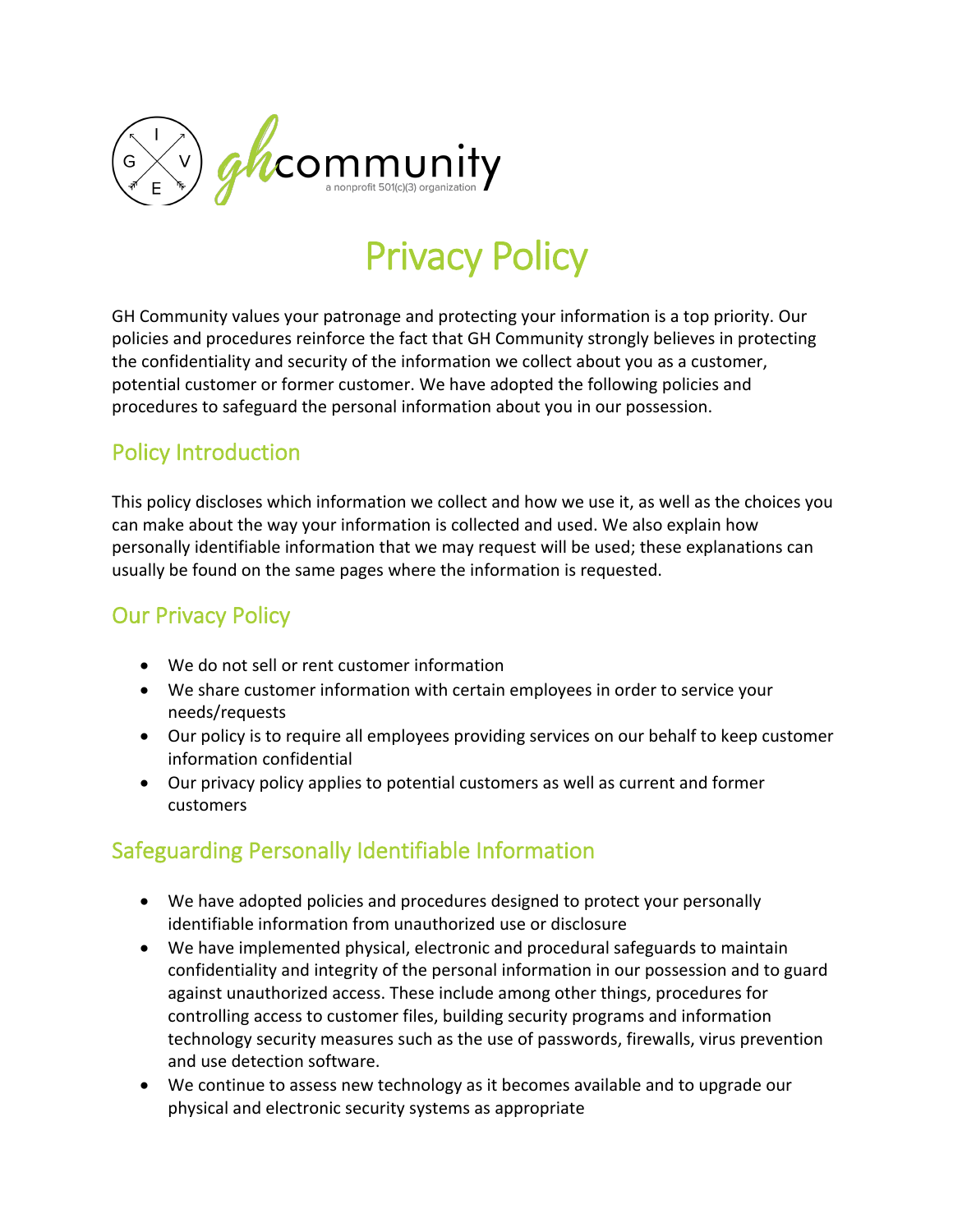- Our policy is to permit employees to access your personal information only if they have a business purpose for using such information, such as administering, providing or developing our products or services
- Our policy which governs the conduct of all of our employees, requires all employees to safeguard personally identifiable information about the consumers and customers we serve or have served in the past

#### Communications from Our Site

When you subscribe to areas on our site and/or support monetarily (i.e. purchase items or donate) on our site you will receive emails that confirm specific actions you requested. You will receive notifications confirming your subscription, the successful verification of email addresses and confirmation of successful shipping and/or donation. These are transactional notifications that you cannot opt out of receiving, as they are in place to protect the security of your subscription and information. We may also send you responses to emails you send us, if appropriate or applicable. From time to time, we will also send requests for feedback regarding user experience and site operations or newsletters and/or marketing efforts from us. The completion of these requests for feedback or marketing efforts is strictly voluntary. If you do not wish to receive our newsletters or user feedback emails, please opt out in any offer email you receive from us.

#### **Testimonials**

We display personal testimonials of satisfied customers on our site in addition to other endorsements. With your consent we may post your testimonial along with your name.

### California Do Not Track Notice

Under California law, website and online service operators are required to disclose how they respond to web browser "do not track" signals or other similar mechanisms that provide consumers the ability to exercise choice regarding the collection of personal information about a consumer's online activities over time and across third party websites, to the extent the operator engages in that collection. At this time, we do not track our customer's personal information over time and across third-party websites and therefore this requirement does not apply to us. California law also requires website and online service operators to disclose whether third parties may collect personal information about their user's online activities over time and across different sites when the users use the operator's website or service. Third parties that have content or services on our site such as a social feature, analytics service, or an advertising network partner, may obtain information about your browsing or usage habits but this information does not include personal information. We do not knowingly permit such third parties to collect any personal information from our site unless you directly provide it to us and we provide it to them with your consent.